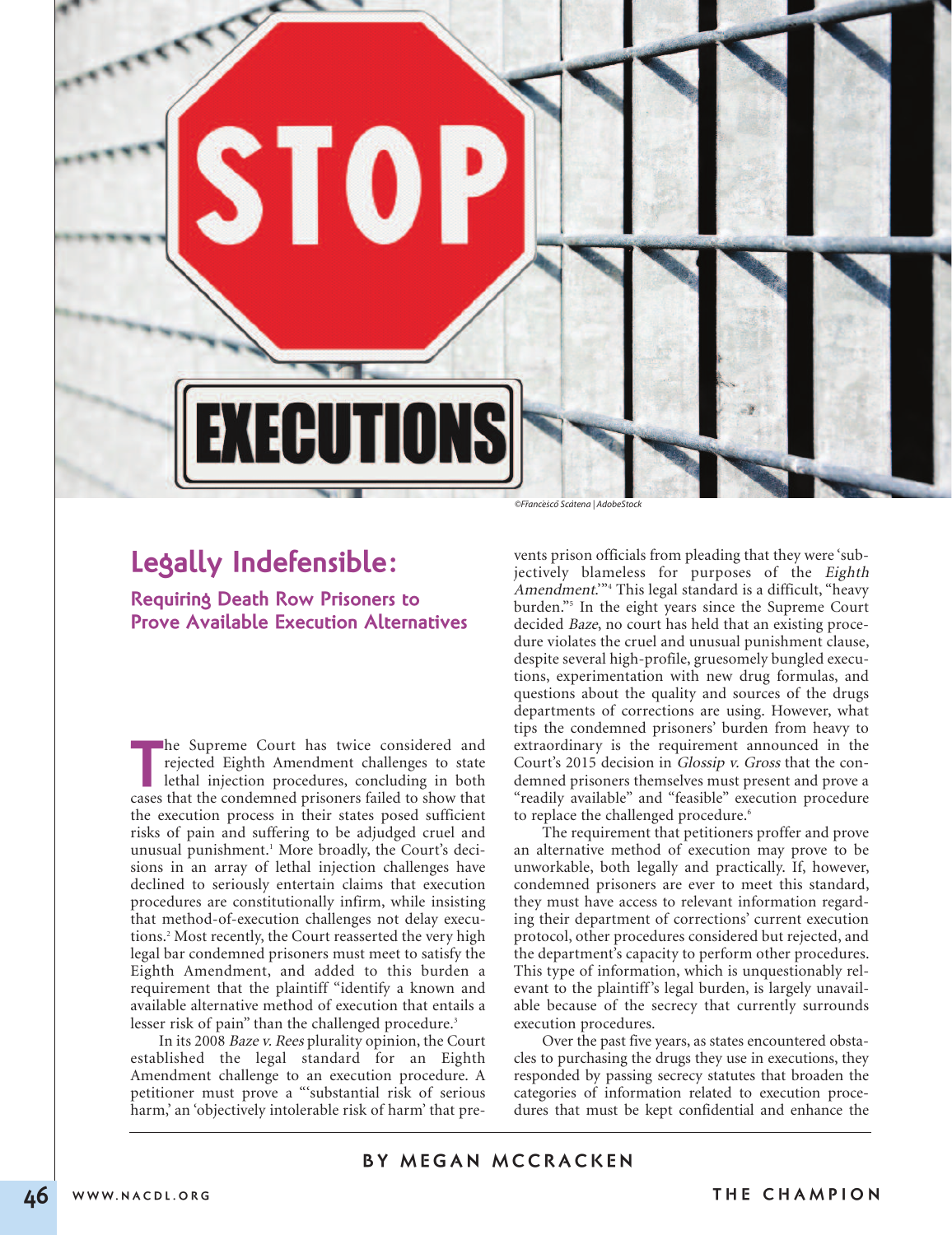degree of secrecy surrounding such information.7 With these laws in place, departments of corrections are able to obscure important details about executions, particularly information about their purchases of execution drugs and what, specifically, those drugs are.

# **The Evolution of the Alternative Requirement**

Prior to Glossip, the Supreme Court never held that a method-of-execution claim requires proving the existence of an alternative. In Nelson v. Campbell, the Court held that David Nelson, a death-sentenced prisoner in Alabama who had severely compromised veins as a result of years of drug abuse, could lodge a civil rights action under 42 U.S.C. § 1983 to challenge the state's planned use of a "cut-down" procedure to access his vein for execution. The Court's reasoning relied in part on the fact that the lawsuit did not "call into question the death sentence itself" because it would allow Alabama to execute Mr. Nelson, as long as the executioner did not use the cut-down procedure, which the petitioner characterized as "wholly unnecessary to gain venous access." The Court acknowledged that Mr. Nelson had "alleged alternatives that, if they had been used, would have allowed the state to proceed with the execution as scheduled," without the need for a stay of execution. The fact that Mr. Nelson pointed out this alternative was viewed favorably, as a sign that his lawsuit did not seek to invalidate his death sentence and, therefore, was not a habeas claim in disguise, as argued by the state, but rather properly brought under Section 1983.

The Court's analysis in Nelson left no doubt that a method-of-execution challenge could not be used to undermine the validity of the prisoner's death sentence. Habeas claims call into question the legality of a prisoner's conviction and/or sentence, whereas a claim under Section 1983 traditionally challenges conditions of confinement, i.e., whether the government is carrying out the sentence in a constitutional manner.<sup>8</sup> While a challenge to the way a lethal injection is performed may not initially appear to be a perfect fit for Section 1983, method-of-execution challenges are distinguishable from habeas claims precisely because they address only the way in which a department of corrections performs executions and do not disturb underlying convictions or sentences.

The idea that a death-sentenced prisoner ought to provide an alternate

method of execution arose again in Hill v. McDonough, where the Supreme Court held that the petitioner's challenge to Florida's lethal injection procedure was cognizable under Section 1983. The United States filed an amicus brief in Hill, arguing that prisoners who challenge execution procedures under Section 1983 must "identif[y] an alternative, authorized method of execution." The government argued that if a petitioner does not plead an alternative method, the legal challenge "is more like a claim challenging the imposition of any method of execution — which is to say, the execution itself — because it shows the complainant is unable or unwilling to concede acceptable alternatives."9

The Court explicitly declined to adopt the heightened pleading standard sought by the government, noting that Nelson had not done so. The Court reasoned that as long as the civil rights challenge did not foreclose execution, it was properly styled, and the condemned prisoner was not required to plead or prove an alternative method of execution. However, the Court made clear that if a Section 1983 action sought relief that "would foreclose execution, recharacterizing a complaint as an action for habeas corpus might be proper."<sup>10</sup> As in Nelson, the Court found that Mr. Hill's challenge left the state "free to use an alternative lethal injection procedure," and therefore did not bar carrying out his death sentence.

#### *Baze v. Rees* **and Alternatives to a Concededly Humane Execution Procedure**

After Nelson and Hill, litigation challenging lethal injection procedures began to reveal that states were engaging in risky execution practices and employing incompetent execution personnel. In response, courts put executions on hold to review the constitutionality of execution protocols in those states.<sup>11</sup> Following the Supreme Court's grant of certiorari in Baze, executions were halted across the country while the Court considered the case.

The Baze plaintiffs did not directly challenge the constitutionality of Kentucky's execution procedure, which called for serial administration of a barbiturate anesthetic (sodium thiopental), followed by a paralytic and concentrated potassium chloride. The plaintiffs conceded that executions would be humane, as long as the protocol was performed correctly, because a properly administered dose of the barbiturate would place

prisoners under general anesthesia and render them insensate to all subsequent stimuli.<sup>12</sup> Rather, the plaintiffs argued that the process was constitutionally infirm because of a significant and unnecessary risk of maladministration of the procedure, which would lead to pain and suffering in violation of the Eighth Amendment. Baze was a case about risk of maladministration and whether the state employed adequate procedures to safeguard against errors and mistakes in carrying out the execution procedure.

As in Nelson, in which the condemned prisoner proposed a different type of IV access to obviate the need for a cut-down procedure, the Baze plaintiffs argued that the risks of maladministration were unnecessary, given the existence of readily available alternatives that presented less risk of pain and suffering. The petitioners proffered one alternative procedure and one safeguard to be added to the existing procedure. The proposed alternative procedure called for administration of one drug, a large barbiturate overdose, which would reduce the risks of harm by simply not using the paralytic or potassium, the drugs that cause pain and suffering and are not necessary to cause death. The proposed safeguard to ensure proper administration of the existing protocol called upon the state to have a doctor present to monitor the prisoner throughout the execution, which would reduce risks of harm by better ensuring that the condemned prisoner remains anesthetized until death occurs.13

A plurality of the Court agreed that maladministration of a humane protocol could cause an inhumane, unconstitutional execution and that risk of maladministration of an execution protocol implicates Eighth Amendment protections.14 A majority of the justices concluded, however, that the Baze petitioners did not meet the "threshold requirement" of showing a "substantial risk of serious harm" because the risks of maladministration presented could not "remotely be characterized as 'objectively intolerable.'"15 The Baze plurality opinion agreed that the showing of "substantial risk" was "the threshold requirement" for a prisoner challenging a method of execution.16 The plurality also discussed, without precisely defining, a role for proposed, alternative execution procedures under the Eighth Amendment, stating that "a condemned prisoner cannot successfully challenge a state's method of execution merely by showing a slightly or marginally safer alternative."<sup>17</sup>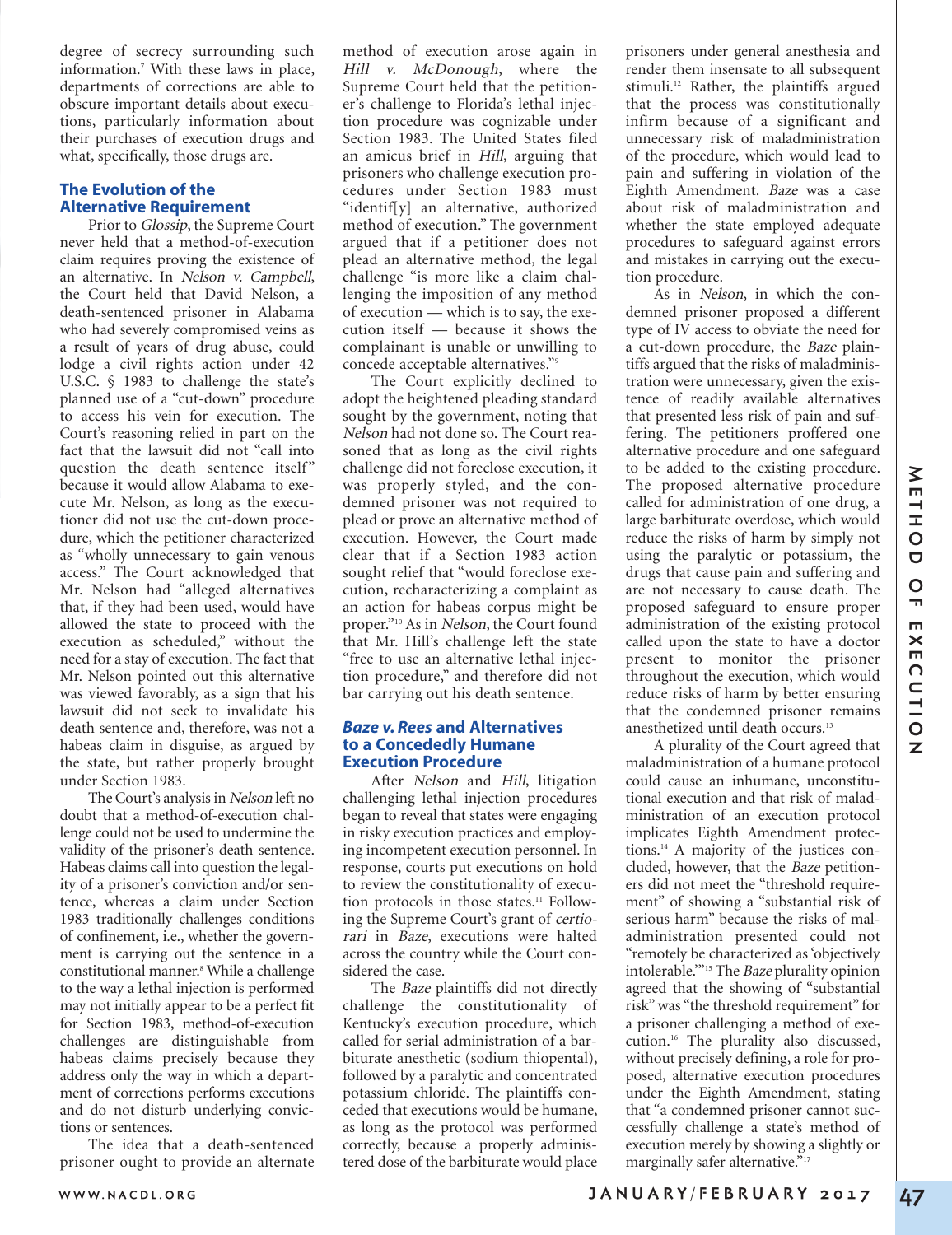Instead, the proffered alternatives must effectively address a "substantial risk of serious harm." [] To qualify, the alternative procedure must be feasible, readily implemented, and in fact significantly reduce a substantial risk of severe pain. If a state refuses to adopt such an alternative in the face of these documented advantages, without a legitimate penological justification for adhering to its current method of execution, then a state's refusal to change its method can be viewed as "cruel and unusual" under the Eighth Amendment. 18

Given the context of Baze, in which the plaintiffs conceded that the execution procedure was humane, it makes sense that they presented alternatives that would decrease the risk of maladministration. It also makes sense that the Court concluded that a mere showing of a "marginally safer alternative" cannot satisfy the legal standard to demonstrate an Eighth Amendment violation. However, absent these circumstances — specifically, when a petitioner demonstrates that the challenged procedure presents a "substantial risk of serious harm" — the state would violate the Eighth Amendment if it carried out an execution using that procedure, regardless of the existence of a less risky procedure.

## *Glossip v.Gross* **and the Impossible Pleading Standard**

The Baze plurality opinion clearly set out to resolve concerns about lethal injection procedures in a way that would shut down future lethal injection litigation and, specifically, prevent the litigation from delaying additional executions. <sup>19</sup> Indeed, following the decision, courts in Tennessee reversed previous findings of unconstitutionality, and executions resumed in many jurisdictions. <sup>20</sup> At the same time, however, serious problems with lethal injection executions continued, and troubling information about the states' execution practices continued to come to light. Despite these problems, many condemned prisoners were told they could not prevail on an Eighth Amendment challenge to a lethal injection procedure unless they provided an alternative means to carry out their executions. 21

The Baze opinion did not hold that petitioners challenging a method of execution must provide an alternative means to carry out their executions, but several circuit courts interpreted it this way. Then the Supreme Court made it official with the Glossip decision.

Despite sharing obvious similarities — both cases challenged lethal injection procedures under the Eighth Amendment, and both challenged protocols that called for administration of three drugs — Baze and Glossip were very different cases that addressed different risks of harm. Whereas Baze challenged the risk of pain and suffering that would result from maladministration of a concededly humane procedure,<sup>22</sup> Glossip challenged the risk of harm caused by use of a drug that is not suited to the task of protecting condemned prisoners from pain and suffering during execution. 23

Glossip was not a case about safeguards against maladministration of an otherwise humane procedure. Rather, the prisoners in Glossip contended that Oklahoma's execution procedure, performed properly, put condemned prisoners at substantial risk of pain and suffering because of the use of a benzodiazepine sedative (midazolam) as the first of three drugs. The Glossip plaintiffs argued that the use of midazolam rendered the three-drug procedure inhumane and unconstitutional because the drug's properties make it unsuitable for protecting condemned prisoners from the known pain and suffering caused by the paralytic drug and concentrated potassium chloride. In this context, the Court in Glossip explicitly held that "identifying a known and available alternative method of execution that entails a lesser risk of pain" than the challenged procedure is "a requirement of all Eighth Amendment method-of-execution claims."24

The Glossip Court found that the petitioners did not demonstrate a substantial risk of serious harm because they "failed to establish that Oklahoma's use of a massive dose of midazolam in its execution protocol entails a substantial risk of severe pain."<sup>25</sup> Under Baze, that conclusion should have resolved the case because the plaintiffs had not satisfied the "threshold requirement" of demonstrating a substantial risk of serious harm. <sup>26</sup> While nominally reaffirming the legal standard established in Baze, however, Glossip did not follow that standard. First, the Court combined the "threshold requirement" with a requirement that the prisoner prove the availability and feasibility of an alternative execution procedure. Next, the Court inverted the standard by first addressing the alternative requirement — concluding that the plaintiffs had "not proved any risk posed by midazolam is substantial when compared to known and available alternative methods of execution" — before considering the "threshold requirement."<sup>27</sup>

By making the provision of an alternate procedure an element of the Eighth Amendment showing, the Court did not address the differences between a challenge to an admittedly humane procedure that could be performed incorrectly, thus leading to pain and suffering, and a challenge to an inherently risky procedure, in which the risks of harm arise from the actual drugs used. In a dissenting opinion, Justice Sotomayor called the Court's conclusion that the petitioners' challenge failed because they did not provide an alternative means of execution "legally indefensible" and accused the majority of "faulting petitioners for failing to satisfy the wholly novel requirement of proving the availability of an alternative means for their own executions."28 Justice Sotomayor plainly laid out the absurdity of the holding that the Eighth Amendment's constitutional protection against cruel and unusual punishment is conditional, rather than absolute. 29

## **Secrecy Laws Insulate States From Eighth Amendment Challenges**

As interpreted and applied by trial courts, Glossip's alternative requirement appears to be unprovable. Since Baze, death-sentenced prisoners have argued that a requirement to provide an alternative method is unethical and improper. But in just the past year, several courts have followed the Supreme Court's lead by dismissing lethal injection challenges based on findings that the proffered alternatives were either not available or not feasible, without first examining the constitutionality of the existing procedure. Such analyses cannot stand. Courts must determine whether the existing procedure meets constitutional muster.

Moreover, condemned prisoners must have access to relevant evidence to support their arguments regarding both existing procedures and proffered alternatives. Currently, much of that information — about drugs and drug acquisition, facilities, capabilities, budgets, competence, personnel, etc. — is held by the state, and courts have consistently refused to order its disclosure. Secrecy

**N**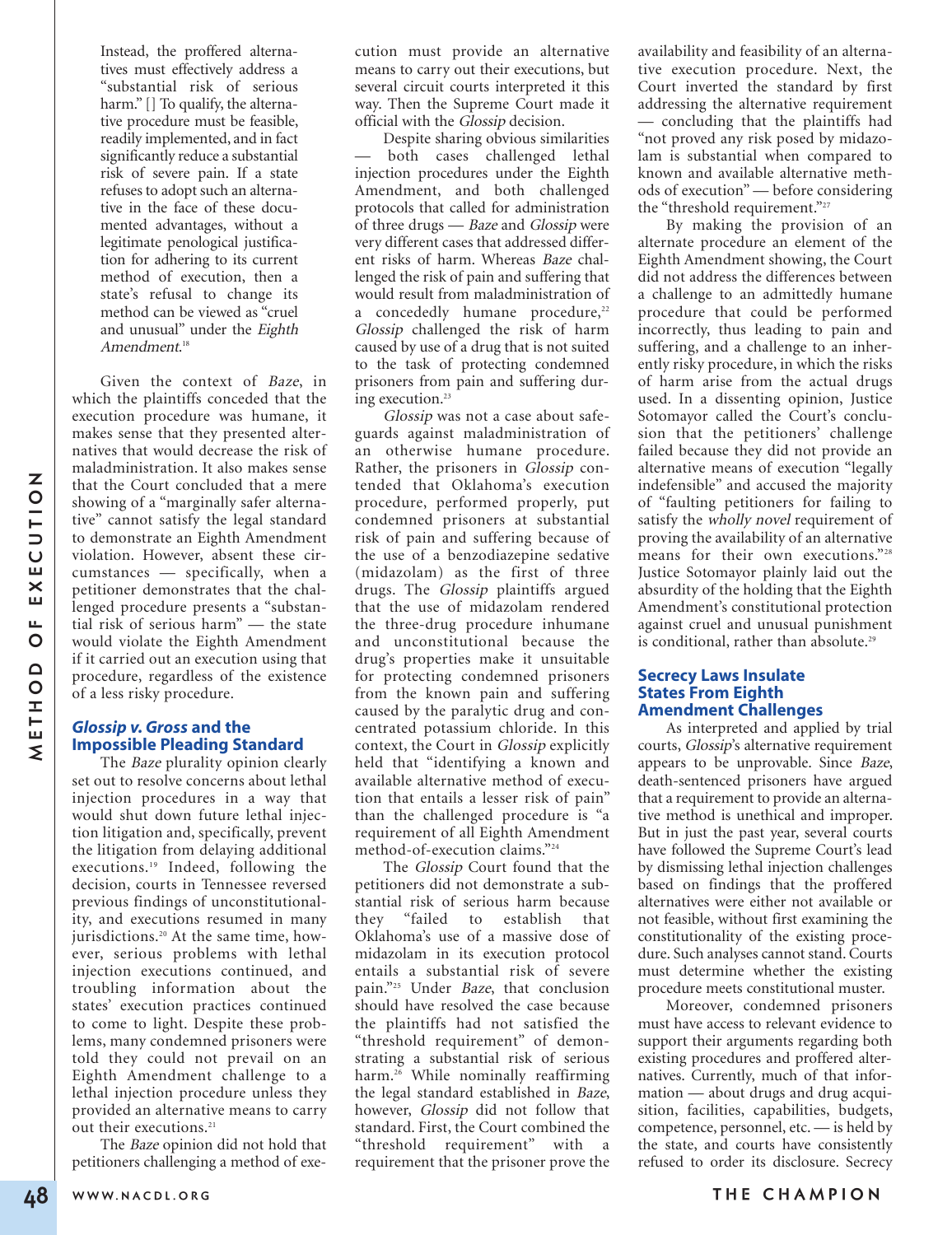statutes that make unavailable virtually all information about execution procedures, particularly the sources and kinds of drugs used, increase the difficulty. Petitioners can demonstrate that available and feasible execution methods exist, <sup>30</sup> but only if the courts insist upon transparency from the state and order discovery regarding the abilities and capacities of departments of corrections with regard to performing executions.

The question remains whether an alternative method of execution presented in the course of litigation has any constitutional, legal, or real-world relevance. There is no scheme by which a court can order a state agency to carry out an execution according to a procedure crafted by a condemned prisoner, and, generally speaking, courts tend to be reluctant to order states to act. The alternative requirement effectively forces petitioners into the role of policy maker, which simply cannot work, because state statutes direct departments of corrections to develop and promulgate execution procedures. 31 When plaintiffs have presented straightforward alternatives, such as the firing squad or use of an inert gas, courts balk, announcing that the options are not "available" because they are not permissible under the state's statute.<sup>32</sup>

Although the provision of an alternative procedure — or recognition that constitutional options exist — originated as a reassurance in the course of litigation that a prisoner's death sentence was not itself at issue, the notion of providing an alternative procedure has taken on a perverse life of its own. This is an insidious aspect of the legal standard: it would allow states to continue acting in an unconstitutional manner because men and women on death row were not able to convince the court of an alternative means to carry out their executions.

# **Notes**

1. *Baze v.Rees*, 553 U.S. 35 (2008); *Glossip v.Gross*,576 U.S.\_\_,135 S.Ct.2726 (2015).

2. *See, i.e., Nelson v. Campbell,* 541 U.S. 637, 650 (2004) ("there is a strong equitable presumption against the grant of a stay where a claim could have been brought at such a time as to allow consideration of the merits without requiring entry of a stay"); *Hill v. McDonough*, 547 U.S. 573, 584 (2006) ("like other stay applicants, inmates seeking time to challenge the manner in which the state plans to execute them must satisfy all of the requirements for a stay, including a showing of a significant possibility of success on the merits"); *Brewer v. Landrigan,*

562 U.S. 996 (2010) (district court erred in granting restraining order where the risk of harm was speculative because "speculation cannot substitute for evidence that the use of the drug is 'sure or very likely to cause serious illness and needless suffering'").

3. *Glossip*, 135 S. Ct. at 2731 (citing *Baze*, 553 U.S. at 61 (plurality opinion)).

4. *Baze*, 553 U.S. at 50 (quoting *Farmer v. Brennan*, 511 U.S. 825, 842, 846, and n.9, 114 S. Ct. 1970, (1994)).

5. *Baze*, 553 U.S. at 53 (quoting *Gregg v. Georgia*,428 U.S.153,175 (1976) (joint opinion of Stewart, Powell, and Stevens, JJ.)).

6. *Glossip*, 135 S. Ct. at 2731.

7. *See, i.e.,*A.R.S. § 13-757 C ("The identity of executioners and other persons who participate or perform ancillary functions in an execution and any information contained in records that would identify those persons is confidential and is not subject to disclosure pursuant to title 39, chapter 1, article 2."); AR CODE § 5-4-617(g) (2014) ("The procedures under subdivision (e)(1) of this section and the implementation of the procedures under subdivision (e)(1) of this section are not subject to disclosure under the Freedom of Information Act of 1967."); FLA. STAT. § 945.10(l)(g) ("Except as otherwise provided by law or in this section, the following records and information held by the Department of Corrections are confidential and exempt from the provisions of s. 119.07(1) and s. 24(a), Art. I of the State Constitution: … Information which identifies an executioner, or any persons prescribing, preparing, compounding, dispensing, or administering a lethal injection."); GA. CODE ANN., § 42- 5-36(d)(2) ("The identifying information of any person or entity who participates in or administers the execution of a death sentence and the identifying information of any person or entity that manufactures, supplies, compounds, or prescribes the drugs, medical supplies, or medical equipment utilized in the execution of a death sentence shall be confidential and shall not be subject to disclosure under Article 4 of Chapter 18 of Title 50 or under judicial process. Such information shall be classified as a confidential state secret."); LSA-R.S. 15:570 G ("The identity of any persons other than the persons specified in Subsection F of this Section who participate or perform ancillary functions in an execution of the death sentence, either directly or indirectly, shall remain strictly confidential and the identities of those persons and information about those persons which could lead to the determination of the identities of those persons shall not be subject to public disclosure in any manner. Any information contained in records that could identify any person

other than the persons specified in Subsection F of this Section shall remain confidential, shall not be subject to disclosure, and shall not be admissible as evidence nor discoverable in any proceeding before any court, tribunal, board, agency, or person."); V.A.M.S. 546.720 2-3 (defining the pharmacy and pharmacist who provide compounded drugs as members of Missouri's execution team in order to make their identities confidential under the statute that requires confidentiality for persons"who administer or provide direct support for the administration of the lethal chemicals."); N.C. G.S. § 132-1.2 (exempts from disclosure the "name, address, qualifications, and other identifying information of any person or entity that manufactures, compounds, prepares, prescribes, dispenses, supplies, or administers the drugs or supplies obtained for any purpose authorized by Article 19 of Chapter 15 of the General Statutes."); OHIO CODE § 2949.221 ("(B) If, at any time prior to the day that is 24 months after the effective date of this section, a person manufactures, compounds, imports, transports, distributes, supplies, prescribes, prepares, administers, uses, or tests any of the compounding equipment or components, the active pharmaceutical ingredients, the drugs or combination of drugs, the medical supplies, or the medical equipment used in the application of a lethal injection of a drug or combination of drugs in the administration of a death sentence by lethal injection as provided for in division (A) of section 2949.22 of the Revised Code, notwithstanding any provision of law to the contrary, all of the following apply regarding any information or record in the possession of any public office that identifies or reasonably leads to the identification of the person and the person's participation in any activity described in this division: (1) The information or record shall be classified as confidential, is privileged under law, and is not subject to disclosure by any person, state agency, governmental entity, board, or commission or any political subdivision as a public record under section 149.43 of the Revised Code or otherwise."); SDCL § 23A-27A-31.2 ("Confidentiality of identity of person or entity supplying or administering intravenous injection substance — Violation as misdemeanor. The name, address, qualifications, and other identifying information relating to the identity of any person or entity supplying or administering the intravenous injection substance or substances under chapter 23A-27A are confidential. Disclosure of the foregoing information may not be authorized or ordered. Disclosure of confidential information pur-

**49**

**M**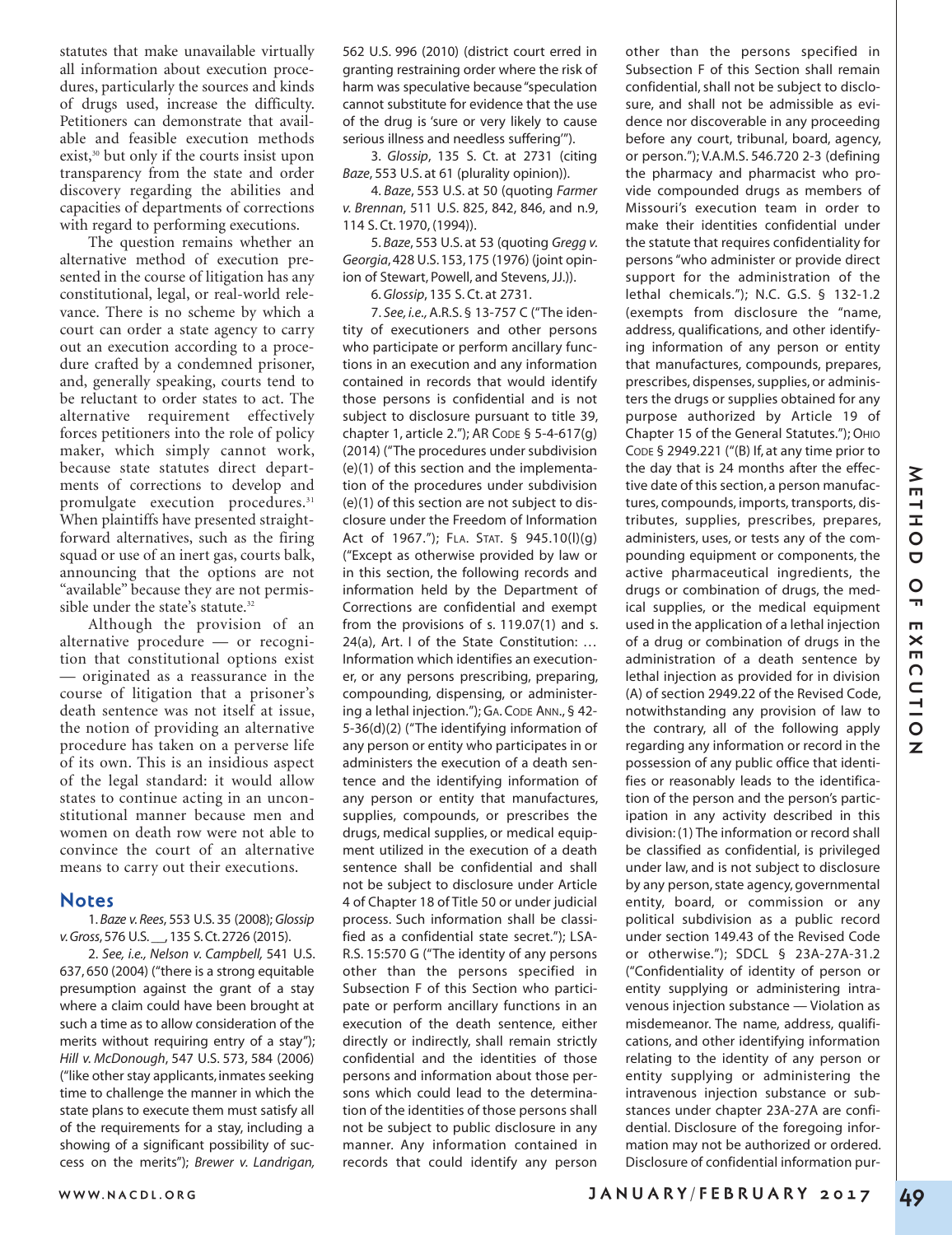suant to this section concerning the execution of an inmate under chapter 23A-27A is a Class 1 misdemeanor."); T. C. A. § 10-7-504 (h)(1) ("identifying an individual as a person who has been or may in the future be directly involved in the process of executing a sentence of death shall be treated as confidential and shall not be open to public inspection. For the purposes of this section 'person' includes, but is not limited to, an employee of the state who has training related to direct involvement in the process of executing a sentence of death, a contractor or employee of a contractor, or a volunteer who has direct involvement in the process of executing a sentence of death. Records made confidential by this section include, but are not limited to, records related to remuneration to a person in connection with such person's participation in or preparation for the execution of a sentence of death. Such payments shall be made in accordance with a memorandum of understanding between the commissioner of correction and the commissioner of finance and administration in a manner that will protect the public identity of the recipients; provided, if a contractor is employed to participate in or prepare for the execution of a sentence of death, the amount of the special payment made to such contractor pursuant to the contract shall be reported by the commissioner of correction to the comptroller of the treasury and such amount shall be a public record. (2) Information made confidential by this subsection (h) shall be redacted wherever possible and nothing in this subsection (h) shall be used to limit or deny access to otherwise public information because a file, a document, or data file contains confidential information."); TEX. GOV. CODE ANN. § 552.1081 ("Information is excepted from the requirements of Section 552.021 if it contains identifying information under Article 43.14, Code of Criminal Procedure, including that of: (1) any person who participates in an execution procedure, including a person who uses, supplies, or administers a substance during the execution; and (2) any person or entity that manufactures, transports, tests, procures, compounds, prescribes, dispenses, or provides a substance or supplies used in an execution."). 8. *Nelson,* 541 U.S. at 645-647; *Hill,* 547

U.S. at 578-583; *Glossip*, 135 S. Ct. at 2738.

9. *Hill*, 547 U.S. at 582. *See also* Brief for the United States as Amicus Curiae, at 6-7, *Hill v. McDonough,* 547 U.S. 573 (2006) ("Where a prisoner challenges a particular method of execution but identifies an alternative, permissible method of execution, that claim is akin to a conditions-of-confinement claim, and therefore is cognizable in a Section 1983 action. But where a prisoner contends that execution per se constitutes cruel and unusual punishment — i.e., that the particular method of execution being contemplated by the state and any other method of execution would be unconstitutional — that claim amounts to a challenge to the prisoner's sentence because it effectively seeks a reduction in the sentence from death to life imprisonment, and therefore is cognizable only in a habeas petition.").

10.*Hill*, 547 U.S. at 582 (quoting *Nelson*, 541 U.S. at 644, 646).

11. *See, i.e., Taylor v. Crawford*, No. 05- 4173-CV-C-FJG, 2006 WL 1779035, (W.D. Mo. Jun. 26, 2006); *Morales v. Tilton*, 465 F. Supp. 2d 972 (N.D. Cal. 2006).

12. *Baze*, 553 U.S. at 49. *See also Glossip*, 135 S. Ct. at 2737 (*Baze* plaintiffs "conceded that the protocol, if properly administered, would result in a humane and constitutional execution because sodium thiopental would render an inmate oblivious to any pain caused by the second and third drugs.").

13. *Baze*, 553 U.S. at 51 ("Much of petitioners' case rests on the contention that they have identified a significant risk of harm that can be eliminated by adopting alternative procedures, such as ... additional monitoring by trained personnel to ensure that the first dose of sodium thiopental has been adequately delivered.").

14.*Baze*,553 U.S.at 53 ("It is uncontested that, failing a proper dose of sodium thiopental that would render the prisoner unconscious, there is a substantial, constitutionally unacceptable risk of suffocation from the administration of pancuronium bromide and pain from the injection of potassium chloride.").

15. *Baze*, 553 U.S. at 62.

16. *Baze*, 553 U.S. at 52 n.3.

17. *Baze*, 553 U.S. at 51.

18. *Baze*, 553 U.S. at 52 (quoting *Farmer*, 511 U.S. at 842).

19. *See, e.g., Baze*, 553 U.S. at 61 ("[T]he standard we set forth here resolves more challenges than [Justice Stevens's concurring opinion] acknowledges. A stay of execution may not be granted on grounds such as those asserted here unless the condemned prisoner establishes that the State's lethal injection protocol creates a demonstrated risk of severe pain. He must show that the risk is substantial when compared to the known and available alternatives.A State with a lethal injection protocol substantially similar to the protocol we uphold today would not create a risk that meets this standard.").

20. *Harbison v. Little*, 571 F.3d 531(6th Cir. 2009);*see also Taylor v.Crawford*, 487 F.3d

1072 (8th Cir. 2007) (reversing finding of unconstitutionality following *Baze* decision).

21. *In re Lombardi*, 741 F.3d 888, 895-96 (8th Cir. 2014); *Whitaker v. Livingston*, 732 F.3d 465, 468 (5th Cir. 2013); *Valle v. Singer*, 655 F.3d 1223,1237 (11th Cir.2011);*Cooey v. Strickland*, 589 F.3d 210, 220 (6th Cir. 2009).

22. *Baze*, 553 U.S. at 62 ("Petitioners agree that, if administered as intended, that procedure will result in a painless death.").

23. Brief for Petitioners, *Glossip v.Gross*, 576 U.S. \_\_, 135 S. Ct. 2726 (2015).

24. *Glossip*, 135 S. Ct. at 2731 (citing *Baze*, 553 U. S. at 61 (plurality opinion)). *See also Kelley v.Johnson*, 2016 Ark. 268 (slip. op. at 15) ("As the Court made clear in *Glossip*, the burden of showing a known and available alternative is a substantive component of an Eighth Amendment method-of-execution claim.").

> 25. *Glossip*, 135 S. Ct. 2731. 26. *Baze*, 553 U.S. at 52, n.3.

27. *Glossip*, 135 S. Ct. at 2737.

28. *Glossip*, 135 S. Ct. at 2781 (Sotomayor, J., dissenting) (emphasis added). *See also id.* at 2794 ("Nowhere did the plurality suggest that all challenges to a state's method of execution would require this sort of comparative-risk analysis. Recognizing the relevance of available alternatives is not at all the same as concluding that their absence precludes a claimant from showing that a chosen method carries objectively intolerable risks.").

29. *Glossip*, 135 S. Ct. at 2793 (Sotomayor, J., dissenting) ("The Court today, however, would convert this categorical prohibition into a conditional one.").

30. *See, i.e.,* Plaintiff's Second Amended Complaint, *Whitaker v. Livingston***,** U.S. District Court for the Southern District of Texas, 4:13-CV-02901 (Sept. 11, 2015) (presenting alternative lethal injection procedure with a single dose of an FDA-approved barbiturate, with appropriate safeguards and selected and purchased through a transparent process); Amended Complaint for Declaratory and Injunctive Relief,*Johnson v. Kelley*, Circuit Court of Pulaski County, Arkansas, No. 60CV-15-2921 (Sept. 28, 2015) (presenting three alternative lethal injection procedures, the firing squad, death by anesthetic gas overdose (three gasses), and death by opioid patch); Third Amended Complaint, *Arthur v. Dunn*, U.S. District Court Middle District of Alabama, 2:11-cv-438 (Oct. 13, 2015) (presenting two alternative, single-drug lethal injection procedures and the firing squad).

31. ALA. CODE 1975 § 15-18-82(C) ("The warden of the William C.Holman unit of the

*(Continued on page 61)*

**N**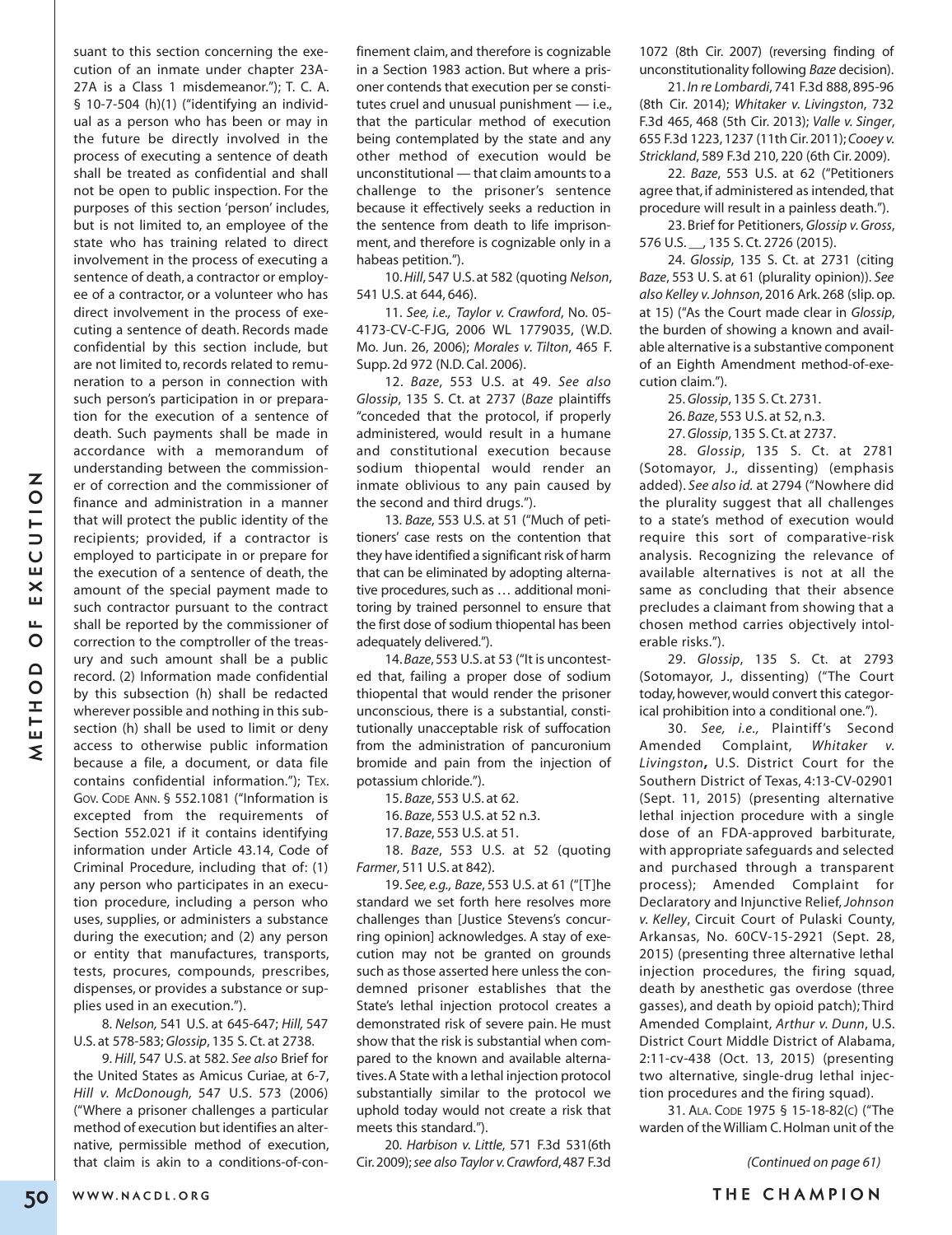# **MEMBERSHIP APPLICATION**

# **SPECIAL INTRODUCTORY OFFER: 15 months of NACDL® membership for the price of 12! (New members only)**

**YES!** Sign me up as a new member of NACDL® and start my subscription to *The Champion®* today!

|  | the Four count of the theory and construct fourth construction of the construction of the transfer of the construction |
|--|------------------------------------------------------------------------------------------------------------------------|

 $\Box$  I certify that I meet the criteria for the membership category to which I am applying. o **Attorneys:** I am a member of the bar in good standing and I am not subject to suspension

Signature: \_\_\_\_\_\_\_\_\_\_\_\_\_\_\_\_\_\_\_\_\_\_\_\_\_\_\_\_\_\_\_\_ Date:\_\_\_\_\_\_\_\_\_\_\_\_\_\_\_\_\_\_\_\_\_\_\_\_\_\_\_\_\_\_\_\_

or disbarment in any jurisdiction. I understand that prosecutors are not eligible to be NACDL® members.

# **I qualify for the following membership category (Please check one)**

| <b>Membership Categories:</b>                                                                                                                                                           | <b>Annual Dues:</b> |  |  |  |
|-----------------------------------------------------------------------------------------------------------------------------------------------------------------------------------------|---------------------|--|--|--|
| $\Box$ Regular                                                                                                                                                                          | \$329               |  |  |  |
| $\Box$ New Lawyer*                                                                                                                                                                      | \$185               |  |  |  |
| $\Box$ Law Professor                                                                                                                                                                    | \$169               |  |  |  |
| $\Box$ Fedl. or State Public Defender**                                                                                                                                                 | \$139               |  |  |  |
| $\Box$ Judge                                                                                                                                                                            | \$195               |  |  |  |
| $\Box$ Military                                                                                                                                                                         | \$169               |  |  |  |
| $\Box$ Law Student                                                                                                                                                                      | \$65                |  |  |  |
| $\Box$ Associate                                                                                                                                                                        | \$195               |  |  |  |
| $\Box$ International                                                                                                                                                                    | \$185               |  |  |  |
| $\Box$ Sustaining                                                                                                                                                                       | \$479               |  |  |  |
| $\Box$ President's Club                                                                                                                                                                 | \$699               |  |  |  |
| $\Box$ Life Member***                                                                                                                                                                   | \$6,500             |  |  |  |
| * New Lawyer Membership — for members of the bar for less than 5 years<br>** Public Defender Membership - for full-time attorney at government<br>PD office or legal services nonprofit |                     |  |  |  |
| *** Life Membership — a one-time contribution; or 5 installments over 5 consecutive years                                                                                               |                     |  |  |  |
| Credit Card #:                                                                                                                                                                          |                     |  |  |  |

Expiration Date: \_\_\_\_\_\_\_\_\_\_\_\_\_\_\_\_\_\_\_\_\_\_\_\_ Card Type:\_\_\_\_\_\_\_\_\_\_\_\_\_\_\_\_\_\_\_\_\_\_\_\_\_\_\_\_\_\_\_\_\_\_\_\_\_\_\_\_\_\_\_

Billing Address:

Name on Card:

Signature: \_\_\_\_\_\_\_\_\_\_\_\_\_\_\_\_\_\_\_\_\_\_\_\_\_\_\_\_\_\_\_\_\_\_\_\_\_\_\_\_\_\_\_\_\_\_\_\_\_\_\_\_\_\_\_\_\_\_\_\_\_\_\_\_\_\_\_\_\_\_\_\_\_\_\_\_\_\_\_\_\_\_

# **www.nacdl.org / memberservices@nacdl.org Membership Hotline: 202-872-4001**

**Use Promo Code: IP154**

Return by FAX to: (202) 872-4002, Attn: NACDL® Membership Director Or Mail with Check Payable to NACDL®: 1660 L St. NW, 12th Fl. Washington, DC 20036

# **Legally Indefensible:**

# **Requiring Death Row Prisoners to Prove Available Execution Alternatives**

*(Continued from page 50)*

prison system at Atmore or, in case of his or her death, disability, or absence, his or her deputy, shall be the executioner. In the case of execution by lethal injection, the warden, or in the case of his or her death, disability, or absence, his or her deputy, may designate an employee of the unit to administer the lethal injection. In the event of the death or disability or absence of both the warden and deputy, the executioner shall be that person appointed by the Commissioner of the Department of Corrections."); ARIZ. REV. STAT. ANN. § 13-757A ("The penalty of death shall be inflicted by an intravenous injection of a substance or substances in a lethal quantity sufficient to cause death, under the supervision of the state department of corrections.");ARK.CODE ANN. § 5-4-617(e) ("the Director of the Department of Correction shall develop logistical procedures necessary to carry out the sentence of death"); CAL. PENAL CODE § 3604(a) ("The punishment of death shall be inflicted by the administration of a lethal gas or by an intravenous injection of a substance or substances in a lethal quantity sufficient to cause death, by standards established under the direction of the Department of Corrections.");COLO.REV. STAT. § 18-1.3-1204 ("The executive director of the department of corrections, at the expense of the state of Colorado, shall provide a suitable and efficient room or place, enclosed from public view, within the walls of the correctional facilities at Canon City and therein at all times have in preparation all necessary implements requisite for carrying into execution the death penalty by means of the administration of a lethal injection.The execution shall be performed in the room or place by a person selected by the executive director and trained to administer intravenous injections.); FLA. STAT. tit. XLVII, § 922.10 ("A death sentence shall be executed by electrocution or lethal injection in accordance with s. 922.105.The warden of the state prison shall designate the executioner.); GA. CODE ANN., § 17-10-38 ("In all cases in which the defendant is sentenced to death, it shall be the duty of the trial judge in passing sentence to direct that the defendant be delivered to the Department of Corrections for execution of the death sentence at a state correctional institution designated by the department.); IDAHO CODE § 19-2716 ("The punishment of death shall be inflicted by continuous,

**61**